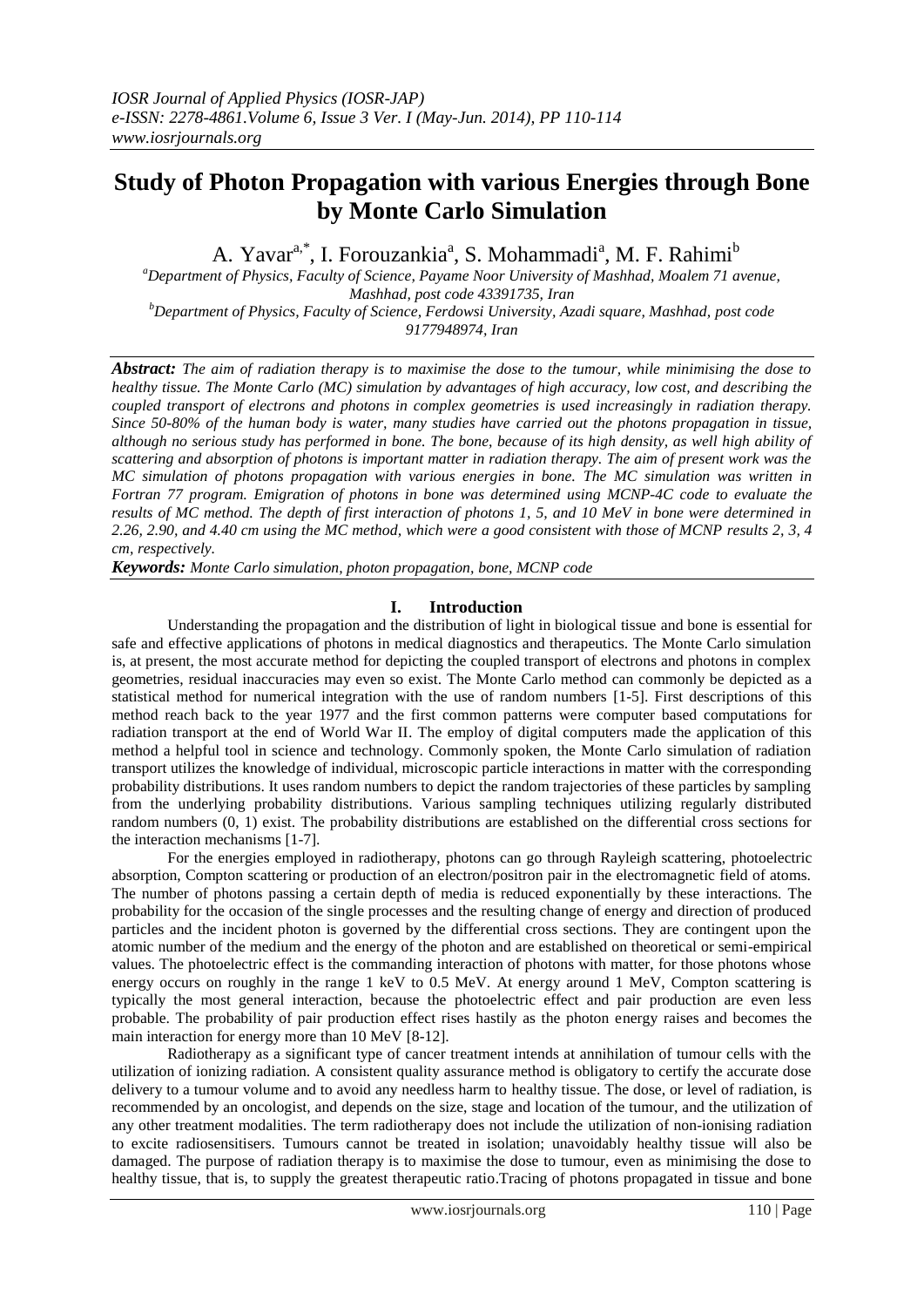can be useful to achieve to this purpose. Together with the assist of a computer and MC codes, beam modelling has turn into helpful to supply a reference dose assess for a planned treatment. The validation of these dose calculation algorithms is generally fulfilled by comparisons with measured data. The consistency of measured data sets is however very dependent on several aspects, such as the stability of the accelerator or the choice of detector and experimental set-up. These limitations may thereby limit the number of comparison points and introduce dosimetric problems to the verification [8-12]. Several studies signify that the radiation damage is intolerable if the therapy is utilized before the age of three years, as it can irremediably affect the normal brain growth. Considering that high grade glioma is one of the most forms of pediatric cancer, this represents a very serious restriction to the employ of standard radiotherapy methods: late effects on normal brain may considerably affect the quality of life in long-term survivors [3].The many studies have been carried out on photon propagation in tissue, however, basic studies on photon propagation in bone are scarce, as well interaction cross sections of photon in bone is higher than tissue because of its higher density. Therefore, this study aims to simulate photon propagation in bone with the intention of challenging situations where conventional dose computation algorithms have illustrated some limitations and it is very hard to measure using typical clinical dosimetric procedures. This simulation was included to determine the coordinate of first interaction of photon with various energy in bone, and exiting angle of photon from bone with the aim of determination the widen of photon beam during cross through from bone.

#### **II. Material And Methods**

### *Monte Carlo simulation*

Monte Carlo simulation was used to trace photon propagation in bone via the Fortran 77 program. Atomic number of bone is 12.31 and the photons 1, 5, and 10 MeV were used in present work, therefore, the most important interactions of photons with bone were Photoelectric effect and Compton scattering.Cross section of Photoelectric effect for per atom defined as [8, 10-11]:

$$
\sigma_{ph} = 4\alpha^4 \sqrt{2} Z^5 \phi_0 (m_e c^2 / E)^{1/2}
$$
\n(1)  
\nwhere  $\phi_0 = 8m_e^2 / 3 = 6.651 \times 10^{-25} cm^2$ ;  $\alpha = 1/137$ ;  $c = 3 \times 10^8 m / 5$ ;  $m_e = 9.1 \times 10^{-31} kg$ ; Z is atomic number, and E

where  $\phi_0 = \frac{8\pi e^2}{3} = 6.651 \times 10^{-25} cm^2$ ;  $\alpha = 1/137$ ;  $c = 3 \times 10^8 m/s$ ;  $m_e = 9.1 \times 10^{-31} kg$ ; Z is atomic number, and E

is energy of photon. As well the cross section of Compton scattering is defined as [10-11]:  
\n
$$
\sigma_{SC} = 2\pi r_e^2 \left\{ \frac{1+\gamma}{\gamma^2} \left[ \frac{2(1+\gamma)}{1+2\gamma} - \frac{1}{\gamma} \ln(1+2\gamma) \right] + \frac{1}{2\gamma} \ln(1+2\gamma) - \frac{1+3\gamma}{(1+2\gamma)^2} \right\}
$$
\n(2)

where  $r_e$  is electron radius and  $\gamma = \frac{E}{m_e c^2}$ *E e*  $\gamma = \frac{E}{\gamma}$ . The total cross section of photon is determined as [10-11]:

$$
\sigma_{tot} = \sigma_{ph} + Z \sigma_{SC} \tag{3}
$$

along with MC simulation, if  $\frac{2\sigma_{sc}}{\sigma_{sc}} > \delta$  $\frac{Z\sigma_{sc}}{Z} > \delta$ , that  $\delta$  is random number, therefore photon is scattered and *tot*

subsequently traversed distance and move direction of photon were calculated by [10-11]:

$$
\theta = a\cos(2\delta - 1)
$$
  
\n
$$
\phi = 2\pi\delta
$$
  
\n
$$
S = \frac{-Ln(\delta)}{\mu_{tot}}
$$
\n(4)

where  $\theta$  and  $\phi$  are scattering angles of photon related to X and Y axes, respectively (it was assumed direction of initial photon is Z axis). The  $\mu_{tot}$  is total linear attenuation coefficient,  $\mu_{tot} = \frac{\rho N_A Z}{A} \sigma_{tot}$  $\mu_{tot} = \frac{\rho N_A Z}{L} \sigma_{tot}$  that  $\rho$  is density of matter;  $N_A$  is Avogadro number and A is atomic mass of matter. The energy of scattered photon can be calculated as [10-11]:

$$
E' = \frac{E}{1 + \gamma (1 - \cos \theta)}\tag{5}
$$

where E' is energy of photon after scattering, E is energy of initial photon.

Figure 1 illustrates flowchart of photon interactions with bone  $(30 \times 30 \times 30 \text{cm}^3)$  using MC method. Once launched, the photon was moved a distance where it may be scattered, absorbed, or transmitted out of the bone. The photon was frequently moved until it either escapes from or was absorbed by the bone. If the photon escapes from the bone, the reflection or transmission of the photon was registered. If the photon was scattered, its scattering angle and its coordinate were registered. If the photon was absorbed, the position of the absorption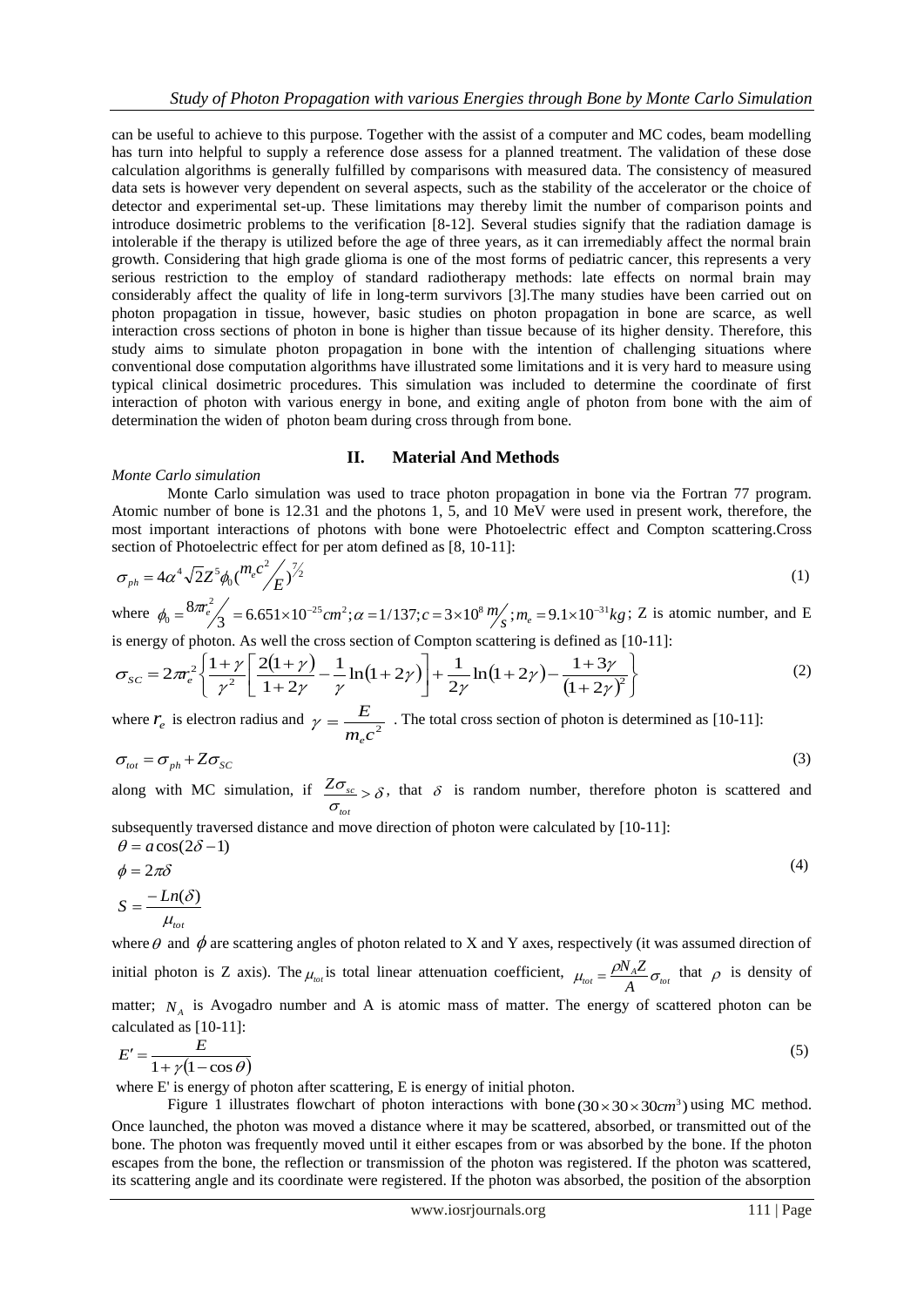was registered. This process is repeated until the desired number of photons (100) has been propagated. The coordinate of first interaction of photon and final scattering angle are the most important objects in radiotherapy by photon beams, hence they were determined by this simulation method [1-4].



Figure 1. Flowchart of tracing of photons in bone by Monte Carlo Simulation

### *MCNP code*

The emigration of photon beam in bone was simulated using MCNP-4C code. The simulation was carried out via the full continuous energy cross section accessible at the MCNP-4C library at  $20^{\circ}C$ . The tally F5: P was used to obtain point flux of photons (particles/cm<sup>2</sup>) at various depths in bone. Photons beam with 1, 5, and 10 MeV energies as a photon source and point detector were used to determine the flux at each point in bone  $(30 \times 30 \times 30 \text{ cm}^3)$  [13].

### **III. Result And Discussion**

The figures 2 and 3 illustrate simulation of photon propagation in bone using Monte Carlo simulation and MCNP code respectively. In these two figures, axis Y was different for various methods. Axis Y was number of photons, and point flux in Monte Carlo method, and MCNP code, respectively. These two different quantities were proportional to each other and their different were not important in present work, because the coordinate of first interaction of photon in bone and also penetration depth of photon in bone were in highest grade of significance. The axis X in these two figures indicates the penetration depth of photon in bone. As shown in figures 2and 3 the depth of first interaction of photon in bone versus energies of 1, 5, and 10 MeV were observed in 2.26 cm, 2.90 cm, and 4.40 cm using the MC method, and2 cm, 3 cm, and 4 cm using MCNP code, respectively. The results show satisfactory consistent between MCNP code and MC simulation results. The deviation of these results may be due to this reason that in MC method, only two cross sections of photoelectric effect and Compton scattering were used and other cross sections were omitted because of their diminutive, although MCNP code uses all photon interactions as well electrons produced by the interactions of the photons in bone.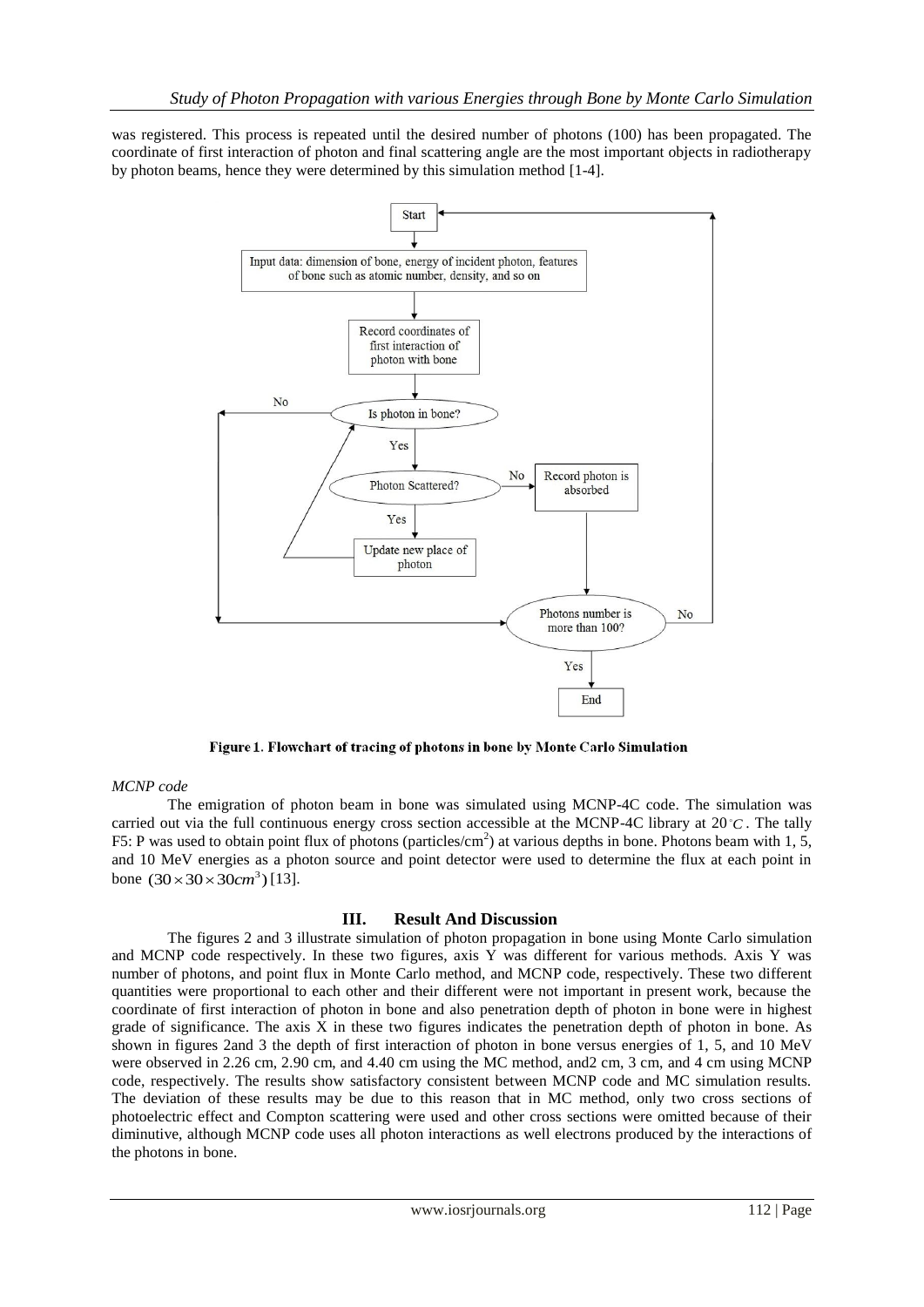

Figure 2. The number of photons with 1, 5, and 10 MeV energies versus different depth of bone using Monte Carlo method



Figure 3. The point flux of photons with 1, 5, and 10 MeV energies versus different depth of bone using MCNP code

Primary photon beam is widened during cross through in matter. The exiting angle of initial photon beam after pass through bone  $(30 \times 30 \times 30 \text{ cm}^3)$  was obtained 33.56, 20.20, and 12.44 degreesversus 1, 5, and 10 MeV energies, respectively by MC method. Finding of the coordinate of first interaction of photon versusdifferent energies in matteras well as exiting angle of photon from matter is necessary in radiotherapy and it can decrease damage of photon beam on health tissue. Therefore, finding of present study may be useful for radiotherapy experts.

## **IV. Conclusion**

This study has presented a MC simulation for the transport of photon with different energies in bone. This feature enables the simulation of optical homographs with complex structures, such as small animal phantoms and will supply a way to better understand photon propagation issues and hence optimize reconstruction algorithms. The exiting angle of initial photon beam after pass through bonewas 33.56, 20.20, and 12.44 degrees versus 1, 5, and 10 MeV energies, respectively by MC method. The result of MC method was